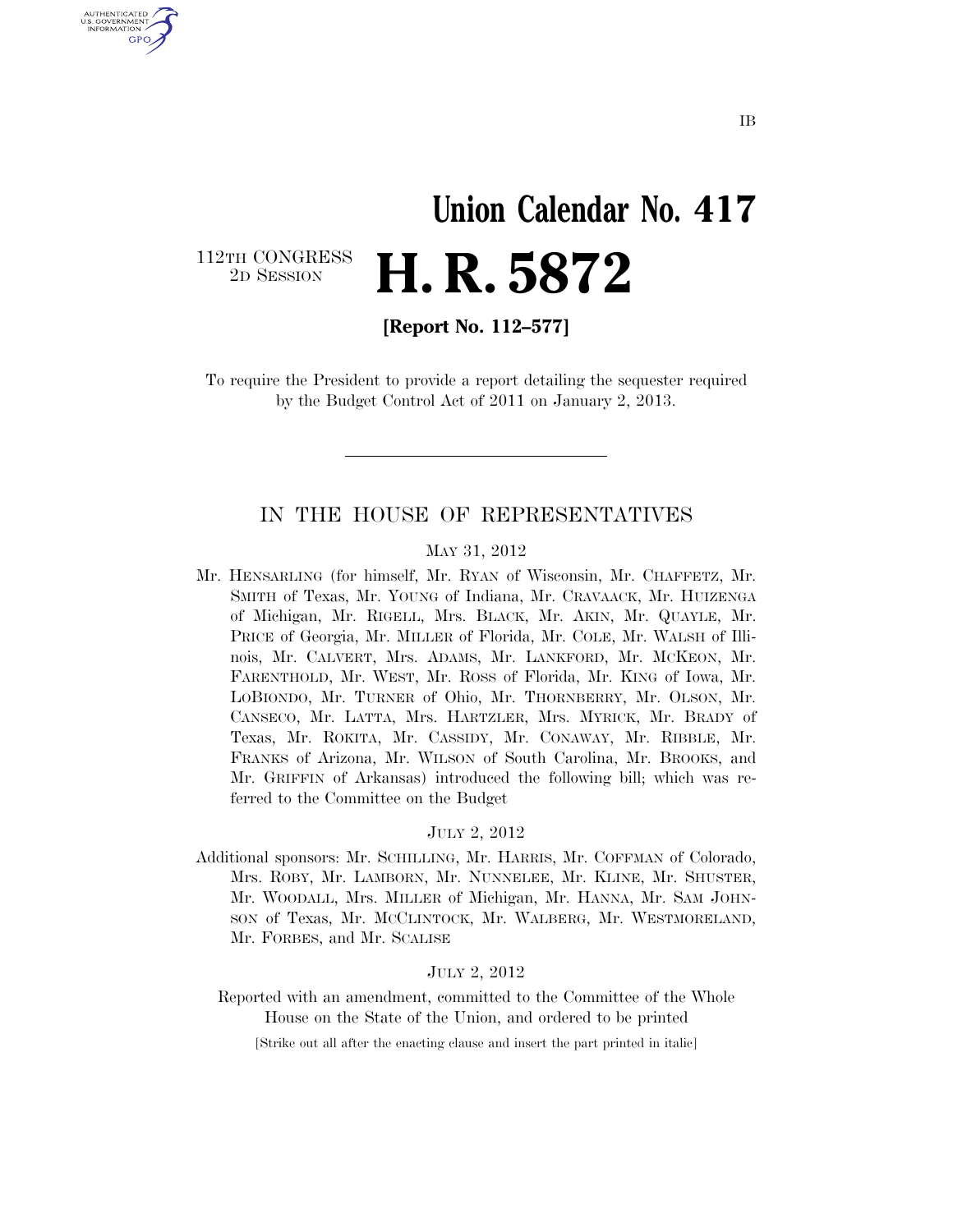## **A BILL**

To require the President to provide a report detailing the sequester required by the Budget Control Act of 2011 on January 2, 2013.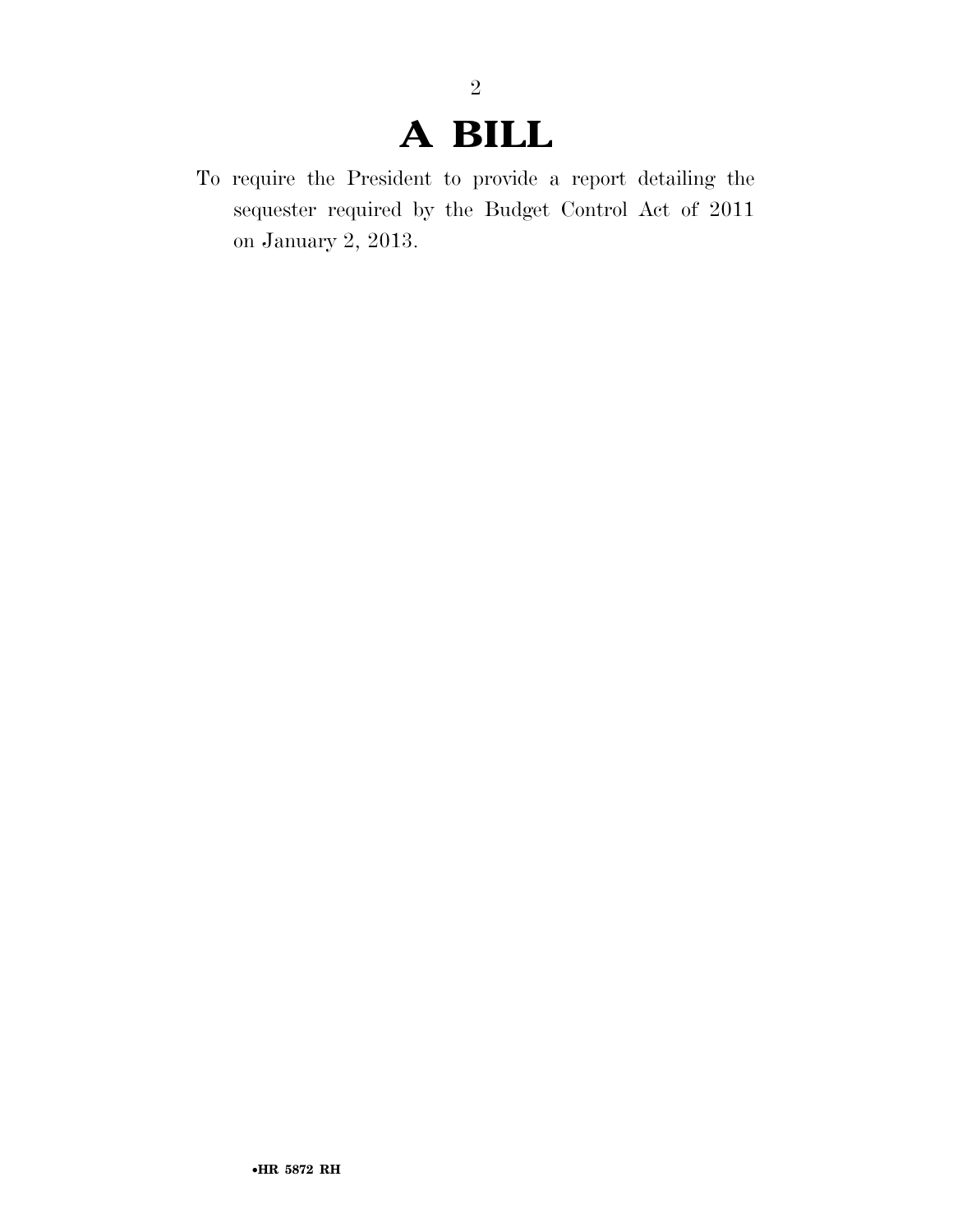*Be it enacted by the Senate and House of Representa-tives of the United States of America in Congress assembled,* 

#### **SECTION 1. SHORT TITLE.**

 This Act may be cited as the ''Sequestration Trans-5 parency Act of  $2012"$ .

#### **SEC. 2. SEQUESTER PREVIEW.**

7 (a) In GENERAL.—On July 9, 2012, the President shall submit to Congress a detailed report on the seques-9 tration required to be ordered by paragraphs  $(7)(A)$  and (8) of section 251A of the Balanced Budget and Emer- gency Deficit Control Act of 1985 (2 U.S.C. 901a) for fiscal year 2013 on January 2, 2013.

 (b) CONTENTS OF REPORT.—The report required by subsection (a) shall include—

(1) for discretionary appropriations—

16  $(A)$  an estimate for each category of the sequestration percentages and amounts nec-essary to achieve the required reduction; and

 $(B)(i)$  for accounts that are funded pursu- ant to an enacted regular appropriation bill for fiscal year 2013, an identification of each ac- count to be sequestered and estimates of the level of sequestrable budgetary resources and 24 resulting outlay reductions at the program,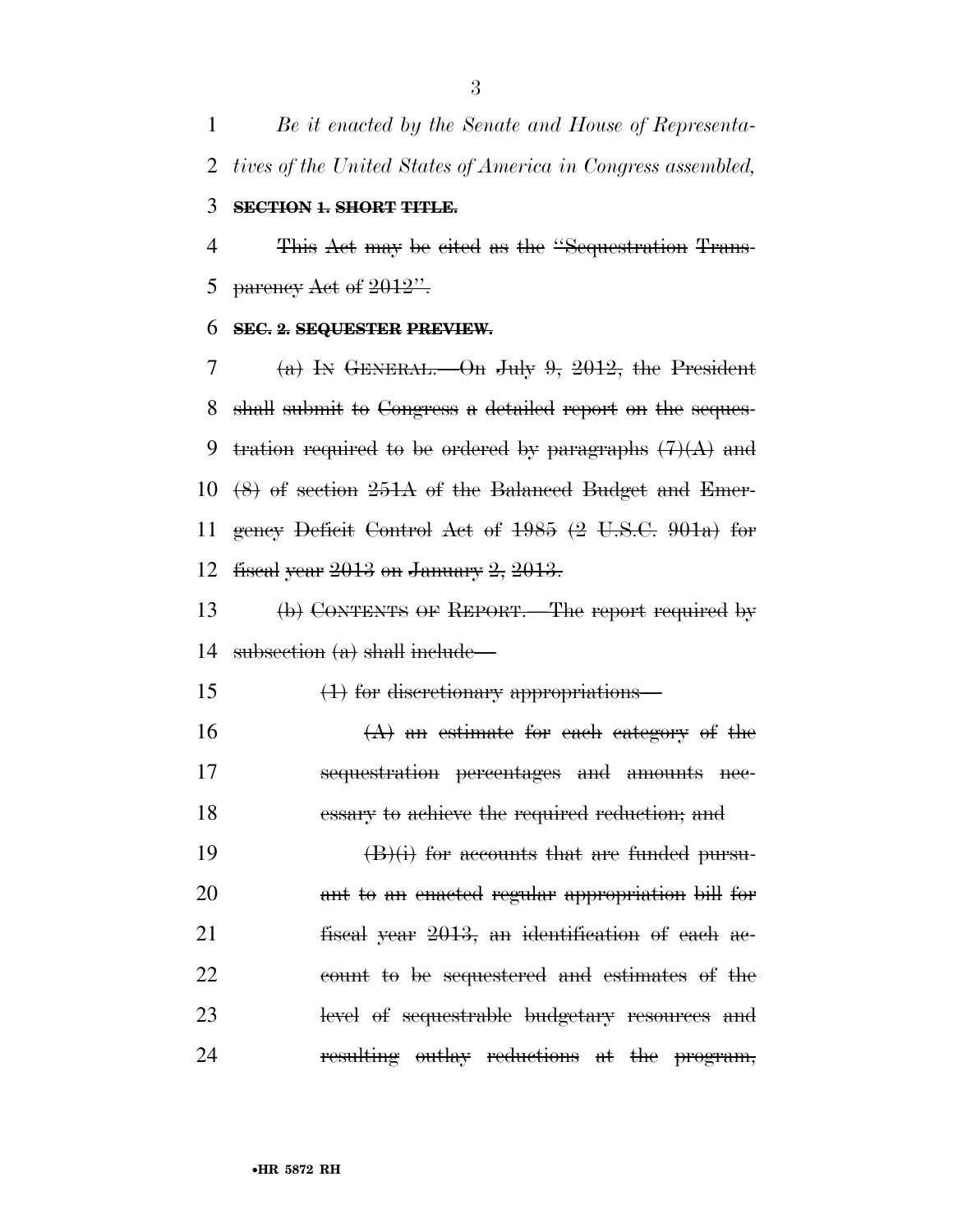| 1              | project, and activity level based upon the en-   |
|----------------|--------------------------------------------------|
| $\overline{2}$ | acted level of appropriations; and               |
| 3              | (ii) for accounts that have not been funded      |
| $\overline{4}$ | pursuant to an enacted regular appropriation     |
| 5              | bill for fiscal year 2013, an identification of  |
| 6              | each account to be sequestered and estimates of  |
| 7              | the level of sequestrable budgetary resources    |
| 8              | and resulting outlay reductions at the program,  |
| 9              | project, and activity level based upon the level |
| 10             | of appropriations that would be available under  |
| 11             | a current rate continuing resolution;            |
| 12             | $(2)$ for direct spending-                       |
| 13             | $(A)$ an estimate for the defense and non-       |
| 14             | defense functions based on current law of the    |
| 15             | sequestration percentages and amount nee-        |
| 16             | essary to achieve the required reduction;        |
| 17             | $(B)$ an identification of the reductions re-    |
| 18             | quired for each nonexempt direct spending ac-    |
| 19             | count at the program, project, and activity      |
| 20             | level; and                                       |
| 21             | $\Theta$ an identification of exempt direct      |
| 22             | spending accounts at the program, project, and   |
| 23             | activity level; and                              |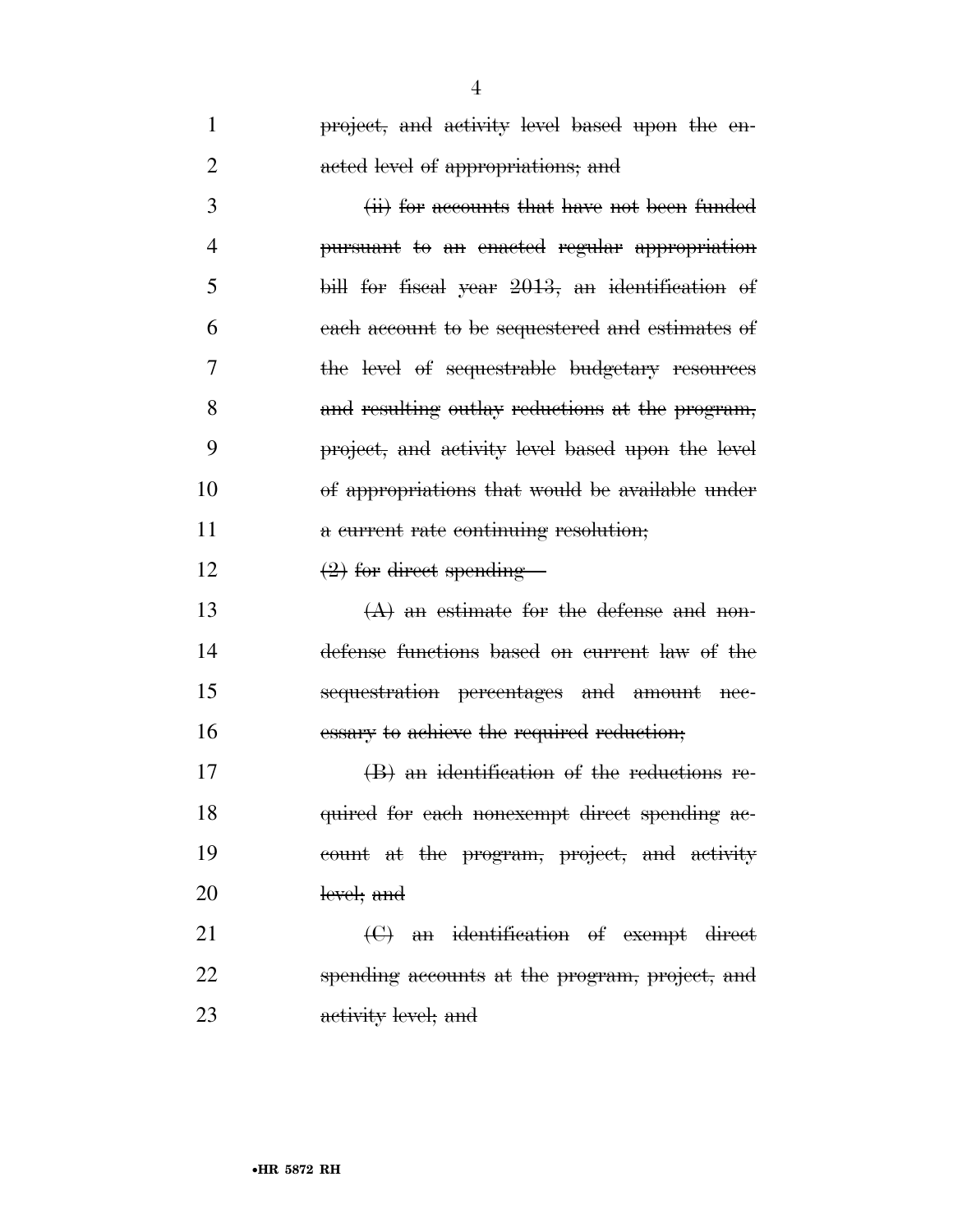1  $\left(3\right)$  any other data and explanations that en-2 hance public understanding of the sequester and ac-3 tions to be taken under it.

### *SECTION 1. SHORT TITLE.*

 *This Act may be cited as the ''Sequestration Trans-parency Act of 2012''.* 

### *SEC. 2. SEQUESTER PREVIEW.*

 *(a) IN GENERAL.—Not later than 30 days after the date of enactment of this Act, the President shall submit to Congress a detailed report on the sequestration required to be ordered by paragraphs (7)(A) and (8) of section 251A of the Balanced Budget and Emergency Deficit Control Act of 1985 (2 U.S.C. 901a) for fiscal year 2013 on January 2, 2013.* 

 *(b) CONTENTS OF REPORT.—The report required by subsection (a) shall include—* 

*(1) for discretionary appropriations—* 

 *(A) an estimate for each category of the se- questration percentages and amounts necessary to achieve the required reduction; and* 

 *(B)(i) for accounts that are funded pursu- ant to an enacted regular appropriation bill for fiscal year 2013, an identification of each ac- count to be sequestered and estimates of the level of sequestrable budgetary resources and resulting*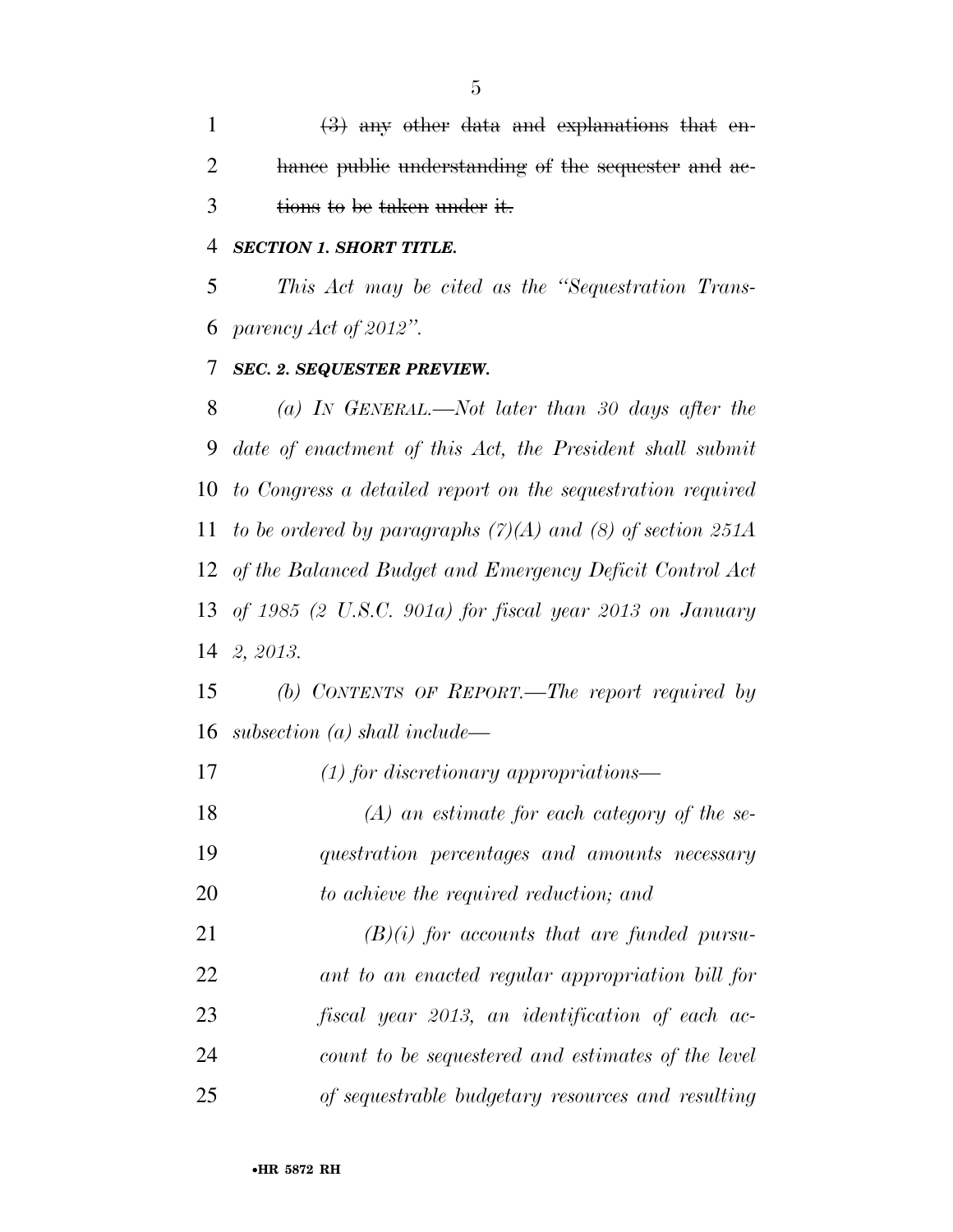*reductions at the program, project, and activity* 

*level based upon the enacted level of appropria-*

| 3              | tions; and                                           |
|----------------|------------------------------------------------------|
| $\overline{4}$ | (ii) for accounts that have not been funded          |
| 5              | pursuant to an enacted regular appropriation         |
| 6              | bill for fiscal year 2013, an identification of each |
| 7              | account to be sequestered and estimates pursuant     |
| 8              | to a continuing resolution at a rate of operations   |
| 9              | as provided in the applicable appropriation Act      |
| 10             | for fiscal year 2012 of the level of sequestrable    |
| 11             | budgetary resources and resulting reductions at      |
| 12             | the program, project, and activity level;            |
| 13             | $(2)$ for direct spending—                           |
| 14             | $(A)$ an estimate for the defense and non-           |
| 15             | defense functions based on current law of the se-    |
| 16             | questration percentages and amount necessary to      |
| 17             | achieve the required reduction; and                  |
| 18             | $(B)$ an identification of the reductions re-        |
| 19             | quired for each nonexempt direct spending ac-        |
| 20             | count at the program, project, and activity level;   |
| 21             | $(3)$ an identification of all exempt discretionary  |
| 22             | accounts and of all exempt direct spending accounts; |

*and*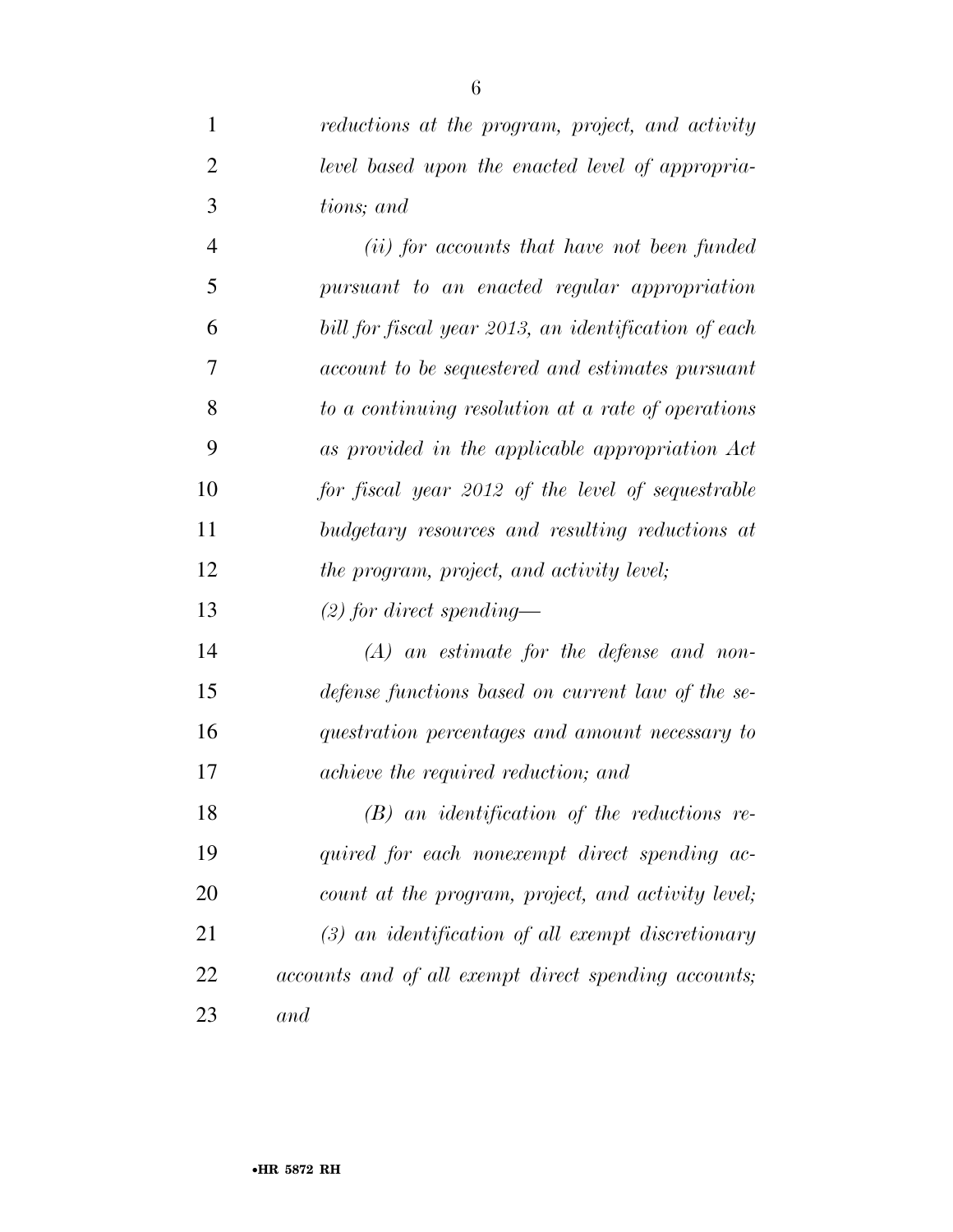*(c) AGENCY ASSISTANCE.—(1) Upon the request of the Director of the Office of Management and Budget (in assist- ing the President in the preparation of the report under subsection (a)), the head of each agency, after consultation with the chairs and ranking members of the Committees on Appropriations of the House of Representatives and the Senate, shall promptly provide to the Director information at the program, project, and activity level necessary for the Director to prepare the report under subsection (a).* 

 *(2) As used in this subsection, the term ''agency'' means any executive agency as defined in section 105 of title 5, United States Code.*